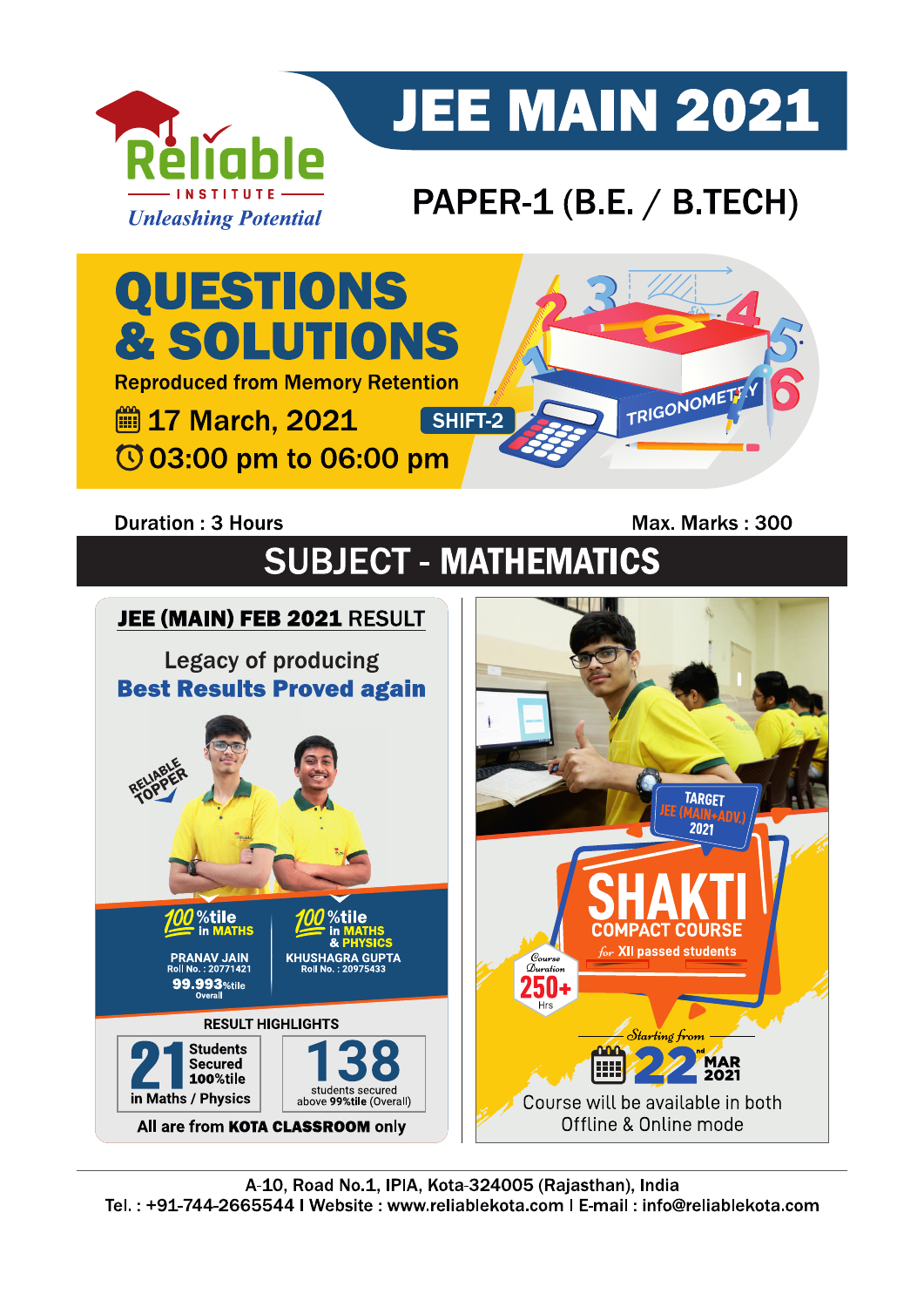

### **MATHEMATICS**

| 1.   |                                                                                                  |                                                                                                                  |                                                    | A triangle ABC in which side AB, BC, CA consist 5,3,6 points respectively, then the number of                                                                |
|------|--------------------------------------------------------------------------------------------------|------------------------------------------------------------------------------------------------------------------|----------------------------------------------------|--------------------------------------------------------------------------------------------------------------------------------------------------------------|
|      |                                                                                                  | triangles that can be formed by these points are                                                                 |                                                    |                                                                                                                                                              |
|      | $(1)$ 360                                                                                        | $(2)$ 333                                                                                                        | $(3)$ 396                                          | $(4)$ 320                                                                                                                                                    |
| Ans. | (2)                                                                                              |                                                                                                                  |                                                    |                                                                                                                                                              |
| Sol. |                                                                                                  | Number of triangles = ${}^{14}C_{3}{}^{-5}C_{3}{}^{-3}C_{3}{}^{-6}C_{3}$ = 333                                   |                                                    |                                                                                                                                                              |
| 2.   | If $(p \land q) \otimes (p \oplus q)$ is tautology, then                                         |                                                                                                                  |                                                    |                                                                                                                                                              |
|      | $(1) \otimes is \rightarrow and \oplus is$                                                       |                                                                                                                  | $(2) \otimes$ is $\wedge$ and $\oplus$ is $\wedge$ |                                                                                                                                                              |
|      | (3) $\otimes$ is $\vee$ and $\oplus$ is $\vee$                                                   |                                                                                                                  | $(4) \otimes$ is $\vee$ and $\oplus$ is $\wedge$   |                                                                                                                                                              |
| Ans. | (1)                                                                                              |                                                                                                                  |                                                    |                                                                                                                                                              |
|      | $\mathbf{q}$<br>$\mathbf{p}$                                                                     | $\begin{array}{c c c}\np\wedge r & p\vee q & (p\wedge q)\rightarrow (p\vee q) \\ \hline\nT & T & T\n\end{array}$ |                                                    |                                                                                                                                                              |
|      | $\overline{\mathrm{T}}$<br>T                                                                     |                                                                                                                  |                                                    |                                                                                                                                                              |
| Sol. | T<br>T<br>$\mathbf F$<br>$\mathbf{F}$                                                            | T                                                                                                                |                                                    |                                                                                                                                                              |
|      | $\mathbf F$<br>$\mathbf F$<br>$\mathbf T$<br>T                                                   | T                                                                                                                |                                                    |                                                                                                                                                              |
|      | $\mathbf{F}$<br>${\bf F}$<br>$\mathbf{F}$<br>$\mathbf{F}$                                        | T                                                                                                                |                                                    |                                                                                                                                                              |
|      |                                                                                                  |                                                                                                                  |                                                    |                                                                                                                                                              |
| 3.   | The value of lim<br>$n\rightarrow\infty$                                                         |                                                                                                                  |                                                    | $\frac{\lfloor r\rfloor + \lfloor 2r\rfloor + \lfloor 3r\rfloor + \dots + \lfloor nr\rfloor}{n^2}$ is (where [.] represents greatest integer function)       |
|      |                                                                                                  |                                                                                                                  |                                                    |                                                                                                                                                              |
|      | (1) $\frac{r}{2}$                                                                                | (2) $\frac{r+1}{2}$                                                                                              | $(3)$ 2r                                           | (4)0                                                                                                                                                         |
| Ans. | (1)                                                                                              |                                                                                                                  |                                                    |                                                                                                                                                              |
| Sol. | $r-1 < [r] \le r$                                                                                |                                                                                                                  |                                                    |                                                                                                                                                              |
|      | $2r-1 < [2r] \leq 2r$                                                                            |                                                                                                                  |                                                    |                                                                                                                                                              |
|      |                                                                                                  |                                                                                                                  |                                                    |                                                                                                                                                              |
|      |                                                                                                  |                                                                                                                  |                                                    |                                                                                                                                                              |
|      | $nr - 1 < [nr] \le nr$                                                                           |                                                                                                                  |                                                    |                                                                                                                                                              |
|      | on adding                                                                                        |                                                                                                                  |                                                    |                                                                                                                                                              |
|      |                                                                                                  | $\frac{(r+2r++nr)-n}{n^2} < \frac{[r]+[2r]++ [nr]}{n^2} \le \frac{r+2r++nr}{n^2}$                                |                                                    |                                                                                                                                                              |
|      |                                                                                                  |                                                                                                                  |                                                    |                                                                                                                                                              |
|      |                                                                                                  |                                                                                                                  |                                                    |                                                                                                                                                              |
|      | h(r)                                                                                             | f(r)                                                                                                             | g(r)                                               |                                                                                                                                                              |
|      |                                                                                                  | $n(n+1)r$                                                                                                        |                                                    |                                                                                                                                                              |
|      | $\lim_{n \to \infty} g(r) = \lim_{n \to \infty} \frac{2}{n^2} = \frac{r}{2}$                     |                                                                                                                  |                                                    |                                                                                                                                                              |
|      |                                                                                                  |                                                                                                                  |                                                    |                                                                                                                                                              |
|      | $\lim_{n \to \infty} h(r) = \lim_{n \to \infty} \frac{\frac{n(n+1)r}{2} - n}{n^2} = \frac{r}{2}$ |                                                                                                                  |                                                    |                                                                                                                                                              |
|      |                                                                                                  |                                                                                                                  |                                                    |                                                                                                                                                              |
|      |                                                                                                  |                                                                                                                  |                                                    |                                                                                                                                                              |
|      | now by sandwich theorem                                                                          |                                                                                                                  |                                                    |                                                                                                                                                              |
|      | $\lim_{n\to\infty} f(r) = \frac{r}{2}$                                                           |                                                                                                                  |                                                    |                                                                                                                                                              |
|      |                                                                                                  |                                                                                                                  |                                                    |                                                                                                                                                              |
|      |                                                                                                  |                                                                                                                  |                                                    | Address : 'Reliable Institute', A-10 Road No.1, IPIA, Kota-324005 (Rajasthan), INDIA<br>2<br>visit us at: www.reliablekota.com, Email: info@reliablekota.com |
|      | èliable                                                                                          |                                                                                                                  | Call us: +91-744-2665544                           |                                                                                                                                                              |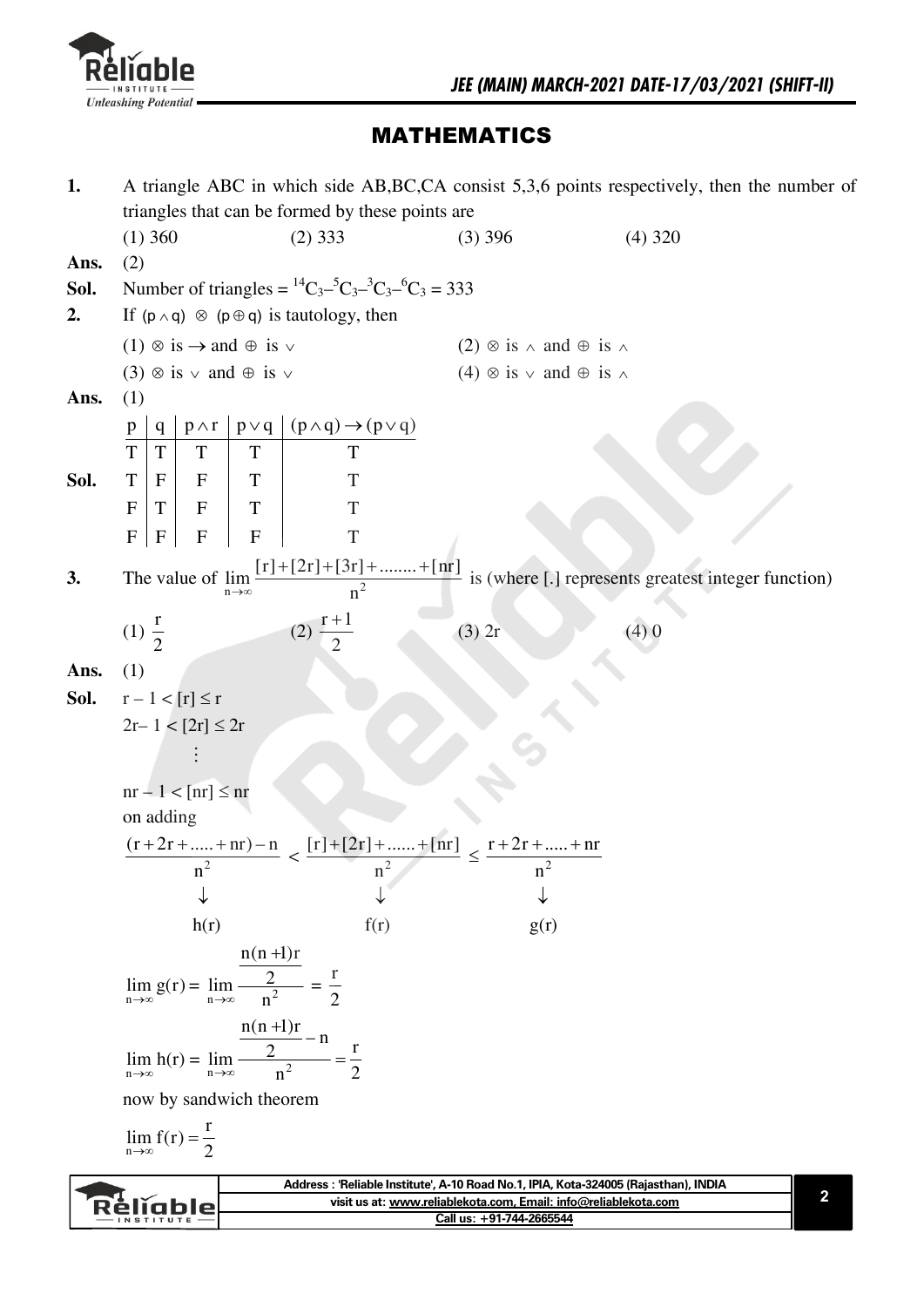

The tangent at the point P(6,2) to the parabola  $y^2 = 4x - 20$  is also tangent to the ellipse  $\overline{4}$ .  $\frac{x^2}{2} + \frac{y^2}{4} = 1$ . Then the value of 'b' is :  $(1) 1$  $(2) 7$  $(3)6$  $(4) 2$ Ans.  $(2)$  $T: 2y = 2(x + 6) - 20 \implies y = x - 4$ Sol.  $\therefore 16 = 9(1) + b \Rightarrow b = 7$  $\overline{5}$ . If z is a complex number satisfying  $A: |z-5| \leq 1$  $B: Re ((1 - i)z) \ge 1$ C : Im (z)  $\geq$  1, then n (A  $\cap$  B  $\cap$  C) is  $(1)0$  $(4)$  infinite  $(2) 1$  $(3) 2$  $(4)$ Ans. Let  $z = x + iy$ Sol. A :  $(x-5)^2 + y^2 \le 1$  $\dots(i)$  $B: Re ((1 - i) (x + iy)) \ge 1$  $\Rightarrow$  x + y  $\geq$  1  $\ldots$   $\ldots$  (ii)  $C: Im(z) \geq 1$  $\Rightarrow$  y  $\geq$  1  $\ldots$  (iii) Plotting the regions given by  $(i)$ ,  $(ii)$  and  $(iii)$  $(0, 1)$  $\sqrt{4}$ . 0  $\therefore$  n(A  $\wedge$  B  $\wedge$  C) is infinite If  $f(x) = e^{-x} \sin x$  and  $F(x) = \int f(t) dt$  then  $\int (F'(x) + f(x)) e^{x} dx$  lies in the interval 6. (1)  $\left(\frac{327}{360}, \frac{329}{360}\right)$  (2)  $\left(\frac{329}{360}, \frac{330}{360}\right)$  (3)  $\left(\frac{330}{360}, \frac{331}{360}\right)$  (4)  $\left(\frac{331}{360}, \frac{332}{360}\right)$ Ans.  $(3)$ F'(x) = f(x) by Leibnitz theorem  $\int_a^1 (F'(x) + f(x)) e^x dx = \int_a^1 2f(x) e^x dx$ Sol.  $I = \int 2 \sin x \ dx$  $I = 2(1 - \cos 1)$ Address : 'Reliable Institute', A-10 Road No.1, IPIA, Kota-324005 (Rajasthan), INDIA 3 visit us at: www.reliablekota.com, Email: info@reliablekota.com Réliable Call us: +91-744-2665544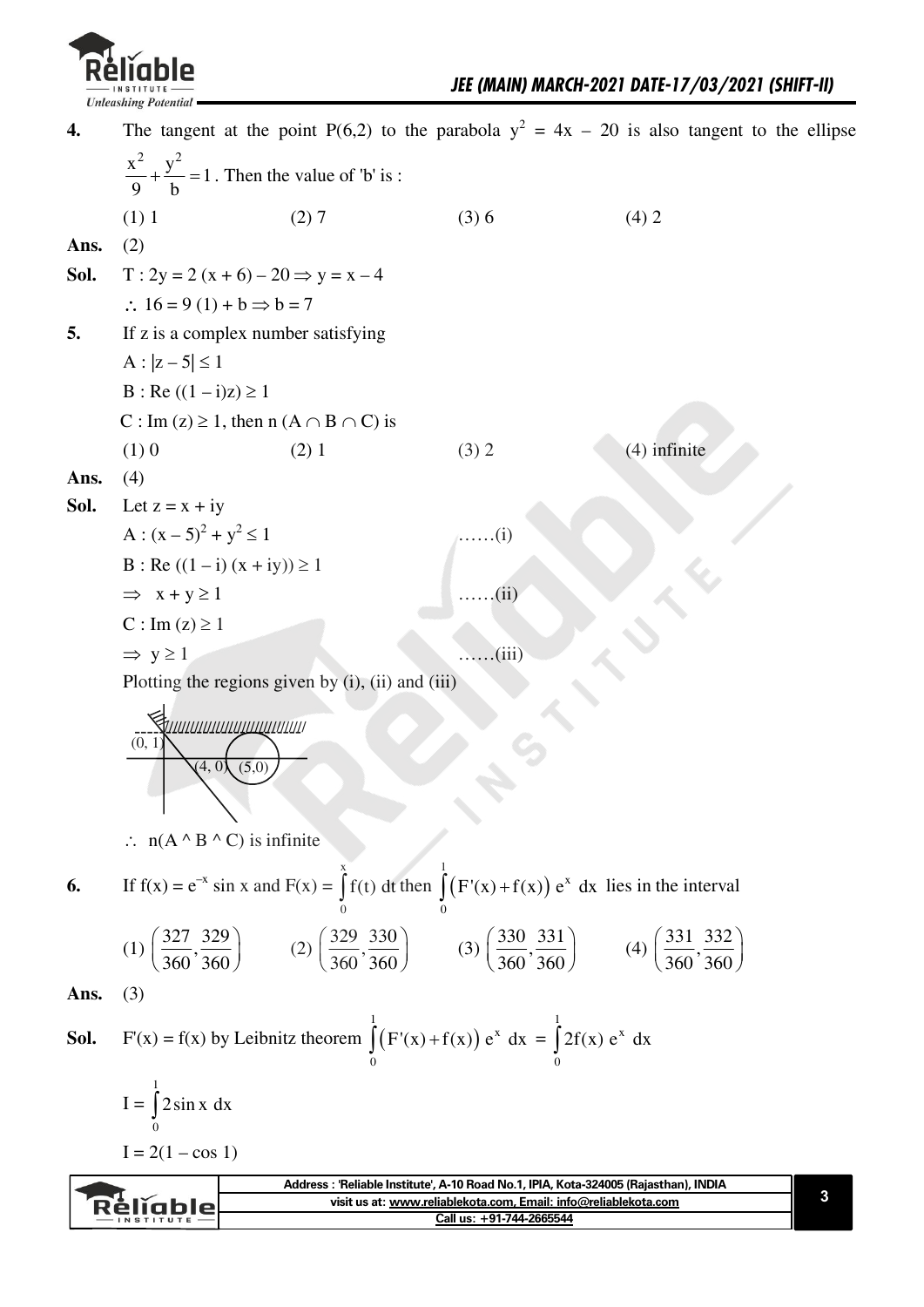

|      | $= \left\{1 - \left(1 - \frac{1^2}{2!} + \frac{1^4}{4!} - \frac{1^6}{6!} + \dots\right)\right\}$ |                                                                                                                                                 |         |                                                                                                                                                                                                       |  |
|------|--------------------------------------------------------------------------------------------------|-------------------------------------------------------------------------------------------------------------------------------------------------|---------|-------------------------------------------------------------------------------------------------------------------------------------------------------------------------------------------------------|--|
|      |                                                                                                  | $2\left\{1-\left(1-\frac{1}{2}+\frac{1}{24}\right)\right\}<2(1-\cos 1)<2\left\{1-\left(1-\frac{1}{2}+\frac{1}{24}-\frac{1}{720}\right)\right\}$ |         |                                                                                                                                                                                                       |  |
|      | $\frac{330}{360} < 2(1 - \cos 1) < \frac{331}{360}$                                              |                                                                                                                                                 |         |                                                                                                                                                                                                       |  |
|      | $\frac{330}{360} < I < \frac{331}{360}$                                                          |                                                                                                                                                 |         |                                                                                                                                                                                                       |  |
| 7.   | The value of $\sum_{r=0}^{6} {}^{6}C_{r} {}^{6}C_{6-r}$ is :                                     |                                                                                                                                                 |         |                                                                                                                                                                                                       |  |
|      | $(1)$ 924                                                                                        | (2) 824                                                                                                                                         | (3) 972 | (4) 872                                                                                                                                                                                               |  |
| Ans. | (1)                                                                                              |                                                                                                                                                 |         |                                                                                                                                                                                                       |  |
|      | <b>Sol.</b> $\sum_{n=0}^{6} {}^{6}C_{r} {}^{6}C_{6-r} = {}^{12}C_{6} = 924$                      |                                                                                                                                                 |         |                                                                                                                                                                                                       |  |
|      |                                                                                                  |                                                                                                                                                 |         | 8. If $\int_{0}^{10} \left[\frac{\sin 2\pi x}{e^{x-[x]}}\right]dx = \alpha e^{-1} + \beta e^{-\frac{1}{2}} + \gamma$ , then $\alpha + \beta + \gamma$ is equal to (where [.] denotes greatest integer |  |
|      | function)                                                                                        |                                                                                                                                                 |         |                                                                                                                                                                                                       |  |
|      | $(1)$ 10                                                                                         | (2) 2                                                                                                                                           | (3)0    | (4)1                                                                                                                                                                                                  |  |
| Ans. | (3)                                                                                              |                                                                                                                                                 |         |                                                                                                                                                                                                       |  |
| Sol. |                                                                                                  | $10\int_{0}^{1} \frac{\sin 2\pi \alpha}{e^{(x)}} dx \Rightarrow 10\int_{0}^{1/2} 0 dx + \int_{0}^{1} \frac{-1}{e^{x}} dx$                       |         |                                                                                                                                                                                                       |  |
|      |                                                                                                  | $=-10\left[\frac{e^{-x}}{-1}\right]_{1/2}^{1}=10\left[e^{-1}-e^{-1/2}\right]$                                                                   |         |                                                                                                                                                                                                       |  |
|      | $=10e^{-1}-10e^{-1/2}$                                                                           |                                                                                                                                                 |         |                                                                                                                                                                                                       |  |
|      | $\Rightarrow \alpha = 10$ , $\beta = -10$ , $\gamma = 0$                                         |                                                                                                                                                 |         |                                                                                                                                                                                                       |  |
|      | $\Rightarrow \alpha + \beta + \gamma = 0$                                                        |                                                                                                                                                 |         |                                                                                                                                                                                                       |  |
| 9.   |                                                                                                  | Number of solution of the equation $x + 2 \tan x = \frac{\pi}{2}$ in $x \in (0, 2\pi)$                                                          |         |                                                                                                                                                                                                       |  |

 $(1)$  1  $(2)$  2  $(3)$  3  $(4)0$ 

Ans.  $(3)$ 

| Address          | :'Reliable Institute', A-10 Road No.1, IPIA, Kota-324005 (Raiasthan), INDIA |  |
|------------------|-----------------------------------------------------------------------------|--|
| Réligblel        | visit us at: www.reliablekota.com. Email: info@reliablekota.com             |  |
| <b>INSTITUTE</b> | Call us: +91-744-2665544                                                    |  |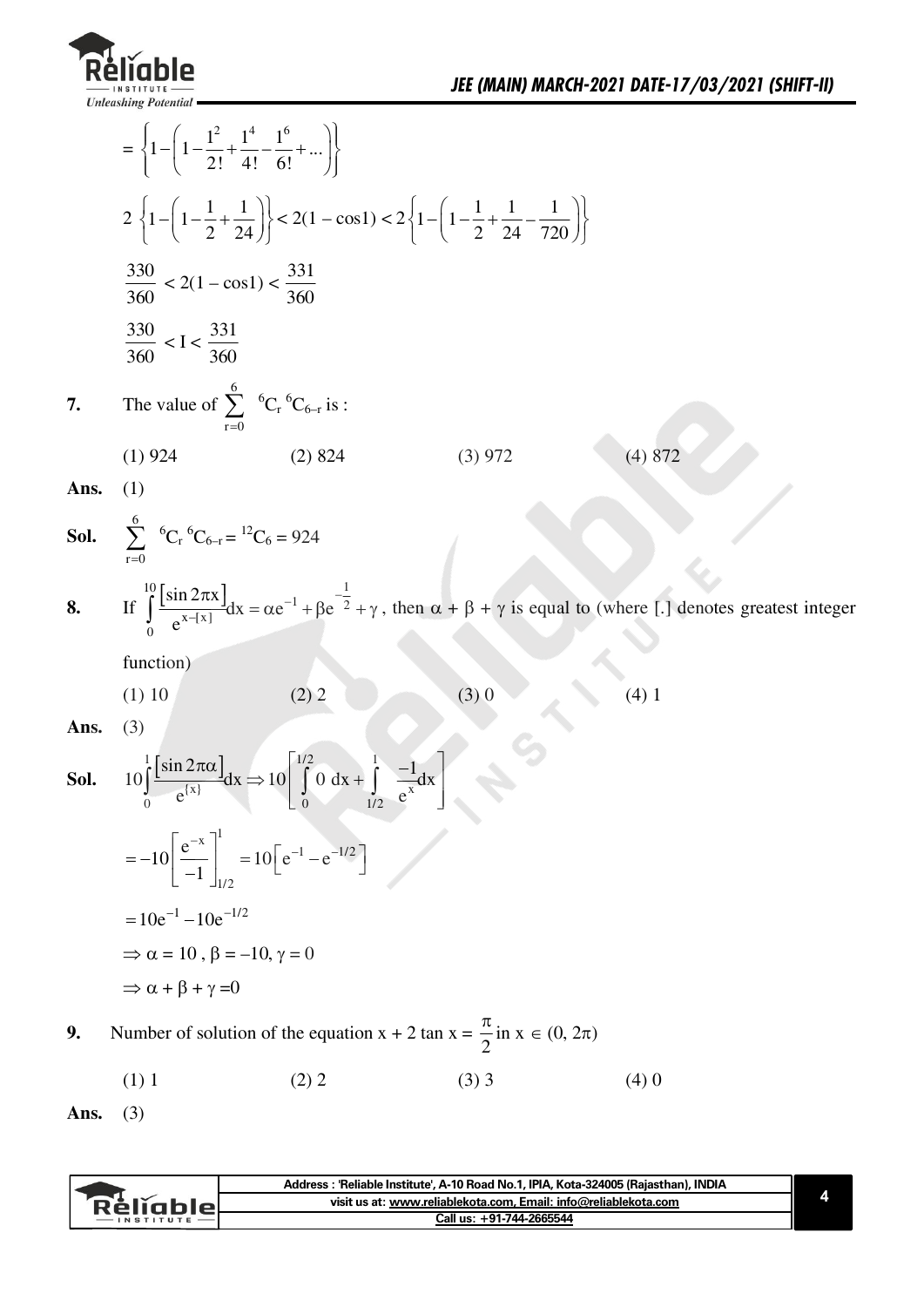

 $x + 2 \tan x = \frac{\pi}{2}$ Sol.



 $\therefore$  3 solutions

If  $\sin^{-1}\left[x^2 + \frac{1}{3}\right] + \cos^{-1}\left[x^2 - \frac{2}{3}\right] = x^2$  then number of values of x in [-1, 1] is/are (where [.] is  $10.$ 

GIF)

 $(3) 2$  $(4)$  3  $(1)$  0  $(2)$  1

Ans.  $(1)$ 

**Sol.** Case-I: 
$$
x \in \left[-1, -\sqrt{\frac{2}{3}}\right]
$$
  
\n $\therefore \sin^{-1}(1) + \cos^{-1}(0) = x^2$   
\n $\Rightarrow x = \pm \sqrt{\pi} \rightarrow \text{reject}$   
\nCase-II:  $x \in \left(-\sqrt{\frac{2}{3}}, \sqrt{\frac{2}{3}}\right)$   
\n $\sin^{-1}(0) + \cos^{-1}(-1) = x^2$   
\n $\Rightarrow x = \pm \sqrt{\pi} \rightarrow \text{Reject}$   
\nCase-III:  $x \in \left[\sqrt{\frac{2}{3}}, 1\right]$   
\n $\sin^{-1}(1) + \cos^{-1}(0) = x^2$   
\n $x^2 = \pi \Rightarrow x = \pm \sqrt{\pi} \rightarrow \text{Reject}$   
\n $\therefore$  no solution

|             | Address: 'Reliable Institute', A-10 Road No.1, IPIA, Kota-324005 (Rajasthan), INDIA |  |
|-------------|-------------------------------------------------------------------------------------|--|
| - Relighier | visit us at: www.reliablekota.com. Email: info@reliablekota.com                     |  |
|             | Call us: +91-744-2665544                                                            |  |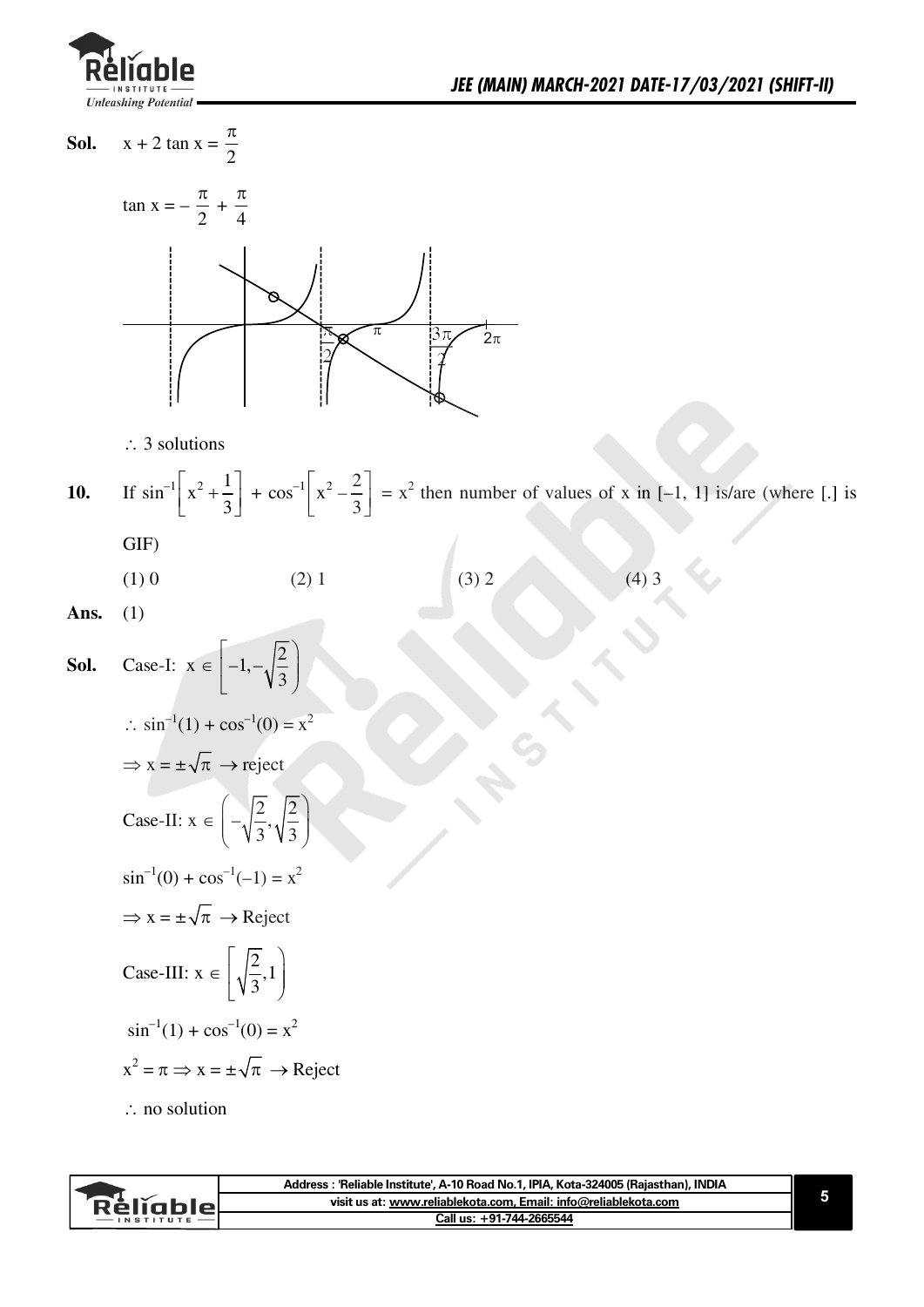

| 11.  |                                                                                                                                            | If a circle $x^2 + y^2 - 4x - 2y + 4 = 0$ from point P, tangents PA & PB are drawn to the given circle                            |                  |                   |                       |  |
|------|--------------------------------------------------------------------------------------------------------------------------------------------|-----------------------------------------------------------------------------------------------------------------------------------|------------------|-------------------|-----------------------|--|
|      |                                                                                                                                            | and angle between these tangents is $\tan^{-1}\left(\frac{12}{5}\right)$ , then find $\frac{\text{area (PAB)}}{\text{area(OAB)}}$ |                  |                   | where (O is centre of |  |
|      | circle)                                                                                                                                    |                                                                                                                                   |                  |                   |                       |  |
|      | (1) $\frac{9}{5}$                                                                                                                          | (2) $\frac{9}{4}$                                                                                                                 | $(3)\frac{3}{4}$ | (4) $\frac{3}{2}$ |                       |  |
| Ans. | (2)                                                                                                                                        |                                                                                                                                   |                  |                   |                       |  |
| Sol. | $\tan \theta = \frac{12}{5} = \frac{2 \tan \frac{\theta}{2}}{1 - \tan^2 \frac{\theta}{2}} \Rightarrow \tan \frac{\theta}{2} = \frac{2}{3}$ |                                                                                                                                   |                  |                   |                       |  |
|      | $\theta$ /2<br>M<br>B                                                                                                                      | $\overline{P}$                                                                                                                    |                  |                   |                       |  |
|      | OA = r = 1, tan $\frac{\theta}{2} = \frac{1}{1}$                                                                                           |                                                                                                                                   |                  |                   |                       |  |
|      | $\frac{2}{3} = \frac{1}{1} \Rightarrow L = \frac{3}{2}$                                                                                    |                                                                                                                                   |                  |                   |                       |  |
|      | $\phi = \left(\frac{\pi}{2} - \frac{\theta}{2}\right)$                                                                                     |                                                                                                                                   |                  |                   |                       |  |
|      | $\tan \phi = \cot \frac{\theta}{2} = \frac{3}{2}$                                                                                          |                                                                                                                                   |                  |                   |                       |  |
|      | $\sin \phi = \frac{2}{\sqrt{13}} = \frac{p_1}{1}$                                                                                          |                                                                                                                                   |                  |                   |                       |  |
|      | $p_1 = \frac{2}{\sqrt{13}}$                                                                                                                |                                                                                                                                   |                  |                   |                       |  |
|      |                                                                                                                                            | Area of $\triangle OAM = \frac{1}{2} \times \frac{2}{\sqrt{13}} \times \frac{3}{\sqrt{13}} = \frac{3}{13}$                        |                  |                   |                       |  |
|      | Area of $\triangle OAB = \frac{6}{13}$                                                                                                     |                                                                                                                                   |                  |                   |                       |  |
|      |                                                                                                                                            | Now Area of $\triangle PAB = rL - ar (\triangle OAB) = \frac{3}{2} - \frac{6}{13} = \frac{39 - 12}{26} = \frac{27}{26}$           |                  |                   |                       |  |
|      | Now $\frac{\text{Area } \Delta \text{PAB}}{\text{Area } \Delta \text{OAB}} = \frac{\frac{27}{26}}{\frac{6}{4}} = \frac{9}{4}$              |                                                                                                                                   |                  |                   |                       |  |

|                   | Address : 'Reliable Institute', A-10 Road No.1, IPIA, Kota-324005 (Rajasthan), INDIA |  |
|-------------------|--------------------------------------------------------------------------------------|--|
| <b>Réliable</b>   | visit us at: www.reliablekota.com. Email: info@reliablekota.com                      |  |
| $-$ INSTITUTE $-$ | Call us: +91-744-2665544                                                             |  |
|                   |                                                                                      |  |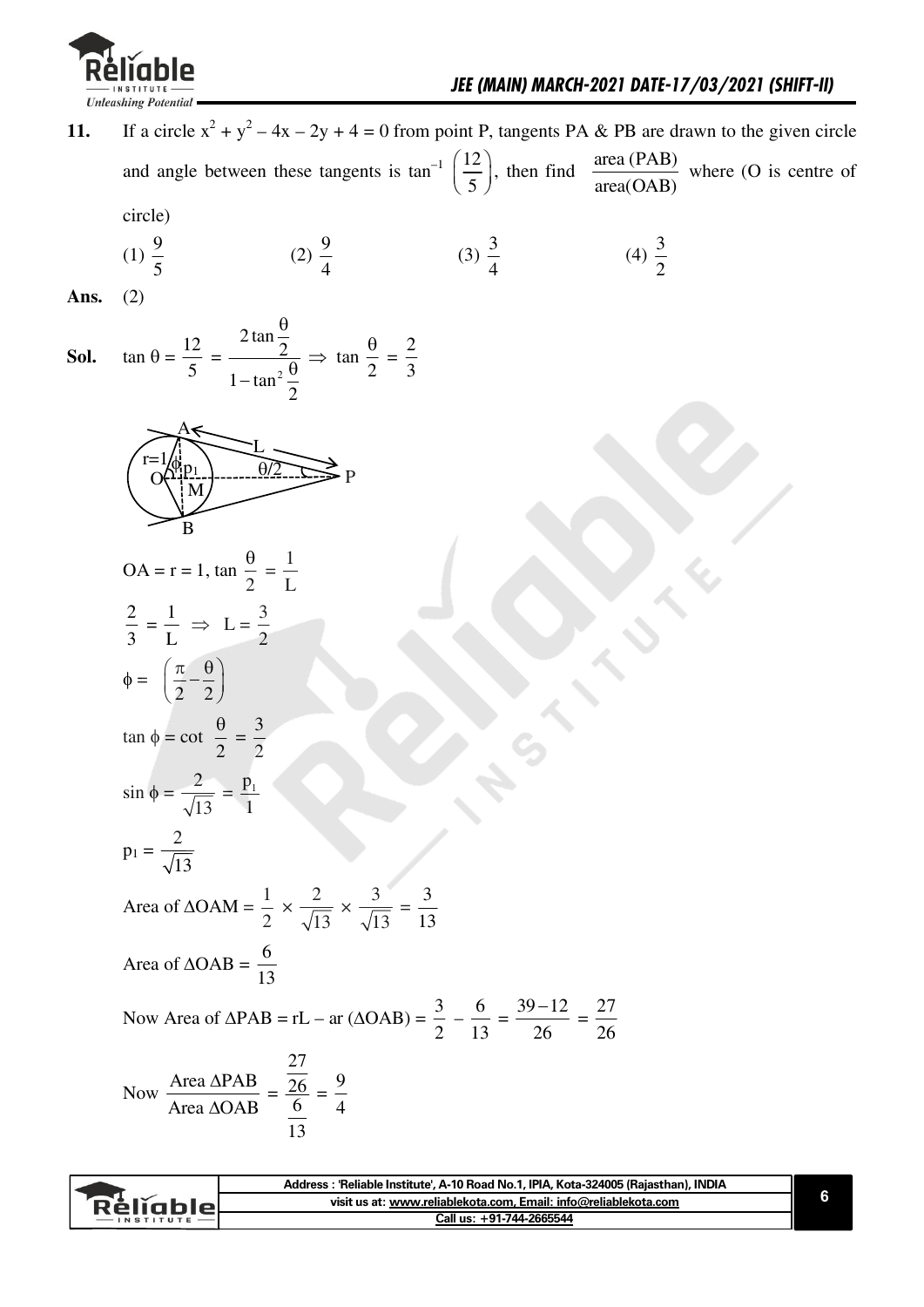

The value of  $\lim_{\theta \to 0} \frac{\tan (\pi \cos^2 \theta)}{\sin (2 \pi \sin^2 \theta)}$  is equal to 12.  $(1) -\frac{1}{2}$  $(3)\frac{1}{2}$ (4)  $\frac{1}{4}$  $(2)$  0 Ans.  $(1)$  $\lim_{\theta \to 0} \frac{\tan(\pi - \pi \sin^2 \theta)}{\sin(2\pi \sin^2 \theta)} = \lim_{\theta \to 0} \frac{-\tan(\pi \sin^2 \theta)}{\sin(2\pi \sin^2 \theta)} = -\frac{1}{2}$ Sol. If  $f(x) = \begin{cases} \left(2 - \sin \frac{1}{x}\right) |x|, & x \neq 0 \\ 0, & x = 0 \end{cases}$  then  $f(x)$  is  $13.$ (1) Monotonic in  $(-\infty, 0)$ (2) Monotonic in  $(0, \infty)$ (4) Non monotonic in  $(-\infty, 0) \cup (0, \infty)$ (3) Monotonic in  $(-\infty, 0) \cup (0, \infty)$ Ans.  $(4)$  $f(x)$   $\begin{cases} -\left(2-\sin{\frac{1}{x}}\right)x, & x < 0 \\ 0, & x = 0 \end{cases}$ <br> $\left(2-\sin{\frac{1}{x}}\right)x, & x > 0$ Sol.  $f'(x) = \begin{cases} -x\left(-\cos\frac{1}{x}\right)\left(-\frac{1}{x^2}\right) - \left(2-\sin\frac{1}{x}\right), & x < 0 \\ x\left(-\cos\frac{1}{x}\right)\left(-\frac{1}{x^2}\right) + \left(2-\sin\frac{1}{x}\right), & x > 0 \end{cases}$  $= \begin{cases} -\frac{1}{x} \cos \frac{1}{x} + \sin \frac{1}{x} - 2, & x < 0 \\ \frac{1}{x} \cos \frac{1}{x} - \sin \frac{1}{x} + 2, & x > 0 \end{cases}$ If  $\begin{vmatrix} 3 & 4\sqrt{2} & x \\ 4 & 5\sqrt{2} & y \\ 5 & k & z \end{vmatrix} = 0$  and x, y, z are in A.P. with common difference d, x  $\neq$  3d then value of  $k^2$  is  $14.$  $(4) 6\sqrt{2}$  $(1)$  36  $(2) 72$  $(3)6$ 

Ans.  $(2)$ 

|          | Address : 'Reliable Institute', A-10 Road No.1, IPIA, Kota-324005 (Rajasthan), INDIA |
|----------|--------------------------------------------------------------------------------------|
| Réliable | visit us at: www.reliablekota.com. Email: info@reliablekota.com                      |
|          | Call us: +91-744-2665544                                                             |
|          |                                                                                      |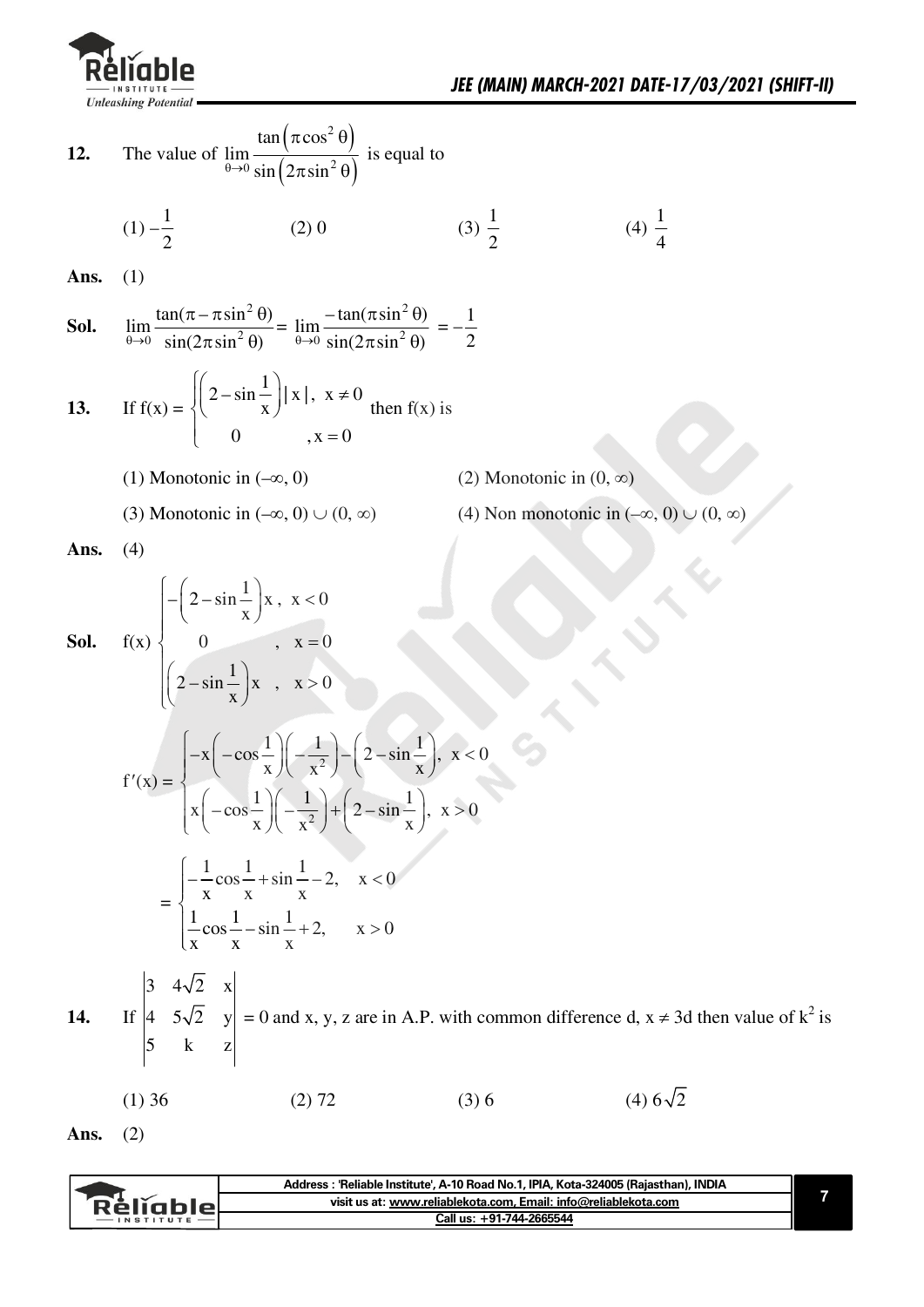

 $\begin{vmatrix} 3 & 4\sqrt{2} & x \\ 4 & 5\sqrt{2} & y \end{vmatrix}$ Sol.  $|y| = 0$  $\overline{5}$  $\mathbf{k}$  $\overline{z}$  $R_1 \rightarrow R_1 + R_3 - 2R_2$  $\begin{vmatrix} 0 & 4\sqrt{2} + k - 10\sqrt{2} & 0 \\ 4 & 5\sqrt{2} & y \\ 5 & k & z \end{vmatrix} = 0$  $\begin{array}{c} \n \boxed{4} \\ \n \boxed{5} \n \end{array}$  $\Rightarrow$  (k -6 $\sqrt{2}$ )(4z - 5y) = 0  $k = 6\sqrt{2}$  or  $4z = 5y$ so  $k^2 = 72$  $\Rightarrow$  x = 3d it is not possible

Tangent at A(3, 4) of circle  $x^2 + y^2 = 25$  meets x and y axis at P and Q if a circle having centre as 15. incentre of  $\triangle$ OPQ and passing through origin has radius r then  $r^2$  is

(1) 
$$
\frac{625}{72}
$$
 (2)  $\frac{625}{256}$  (3)  $\frac{625}{64}$  (4)  $\frac{625}{32}$ 

Ans.  $(1)$ 

Sol.

 $\left(0, \frac{25}{4}\right)$ 125  $\frac{25}{4}$  $12$  $(0, 0)$  $\frac{25}{3}$  $\frac{25}{3}$  $\overline{0}$ 

$$
T: 3x + 4y = 25
$$

$$
I = \left(\frac{\frac{625}{12}}{\frac{25}{4} + \frac{25}{3} + \frac{125}{12}}, \frac{\frac{625}{12}}{\frac{25}{4} + \frac{25}{3} + \frac{125}{12}}\right)
$$
  
 
$$
\therefore I = \left(\frac{625}{75 + 100 + 125}, \frac{625}{75 + 100 + 125}\right) = \left(\frac{25}{12}, \frac{25}{12}\right)
$$
  
 
$$
\therefore r^2 = \left(\frac{25}{12}\right)^2 + \left(\frac{25}{12}\right)^2 = \frac{625}{72}
$$

|           | Address : 'Reliable Institute', A-10 Road No.1, IPIA, Kota-324005 (Rajasthan), INDIA |  |
|-----------|--------------------------------------------------------------------------------------|--|
| Réliable  | visit us at: www.reliablekota.com, Email: info@reliablekota.com                      |  |
| INSTITUTE | Call us: +91-744-2665544                                                             |  |
|           |                                                                                      |  |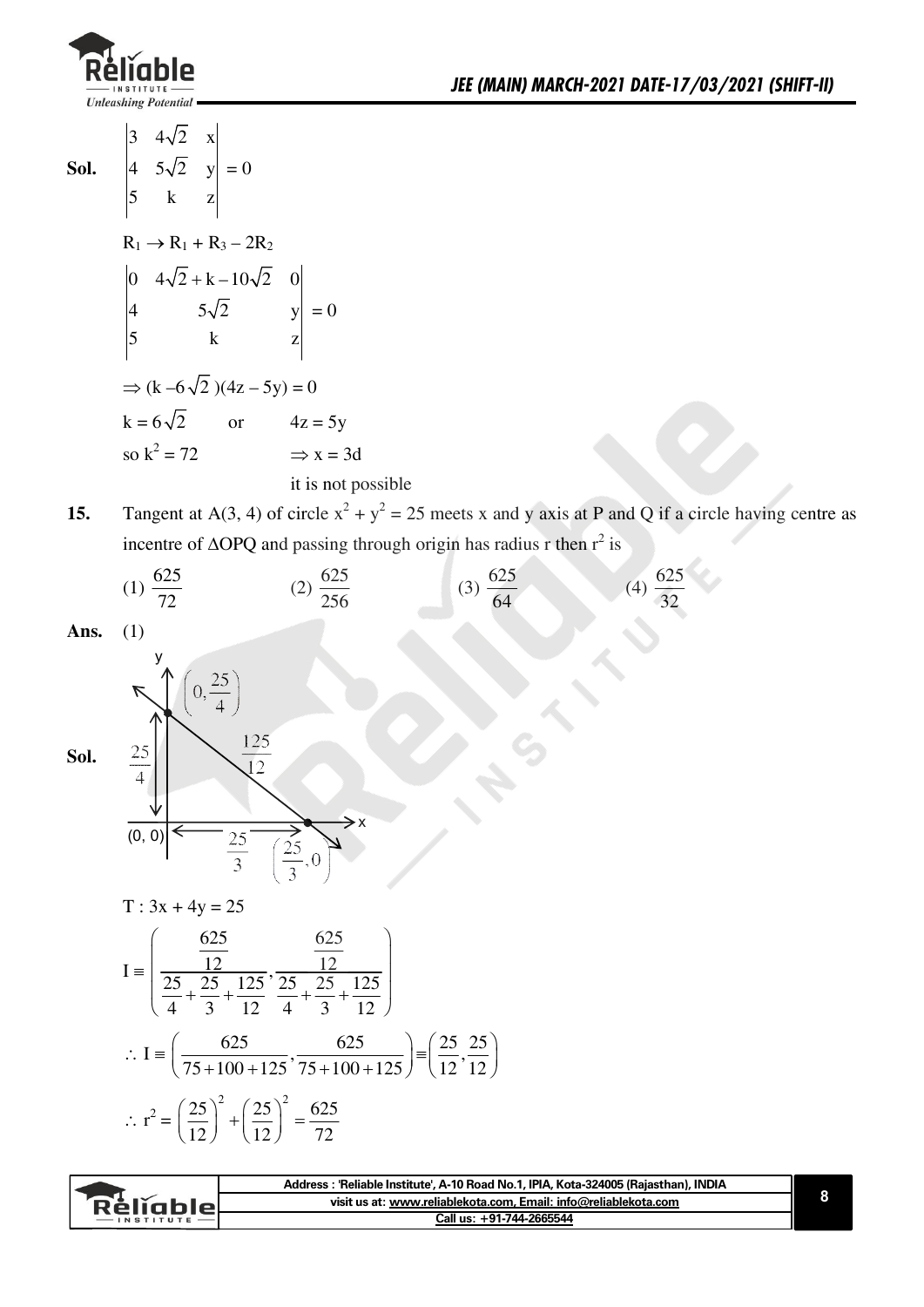

| 16.  | If curve y(x) satisfied by differential equation $2(x^2 + x^{5/4})$ dy – y (x + x <sup>1/4</sup> ) dx = $2x^{9/4}$ dx and                        |
|------|--------------------------------------------------------------------------------------------------------------------------------------------------|
|      | passing through $\left(1, \frac{4}{3} - \ln 2\right)$ , then value of y(16) is                                                                   |
|      | (1) $\frac{128}{3} - \frac{16}{3}ln9 + \frac{4}{3}ln2$<br>(2) $\frac{64}{3} - \frac{16}{3}ln9 + \frac{2}{3}ln2$                                  |
|      | (4) $\frac{64}{3} + \frac{16}{3}$ $\ln 9 - \frac{2}{3}$ $\ln 2$<br>(3) $\frac{128}{3} + \frac{16}{3}ln9 - \frac{4}{3}ln2$                        |
| Ans. | (1)                                                                                                                                              |
| Sol. | $\frac{dy}{dx} - \frac{y}{2x} = \frac{x^{3/4}}{(x + x^{1/4})}$                                                                                   |
|      | If = $e^{\int \frac{1}{2x} dx} = e^{\frac{1}{2} \ln x} = \frac{1}{\sqrt{x}}$                                                                     |
|      | Solution is $\frac{y}{\sqrt{x}} = \int \frac{1}{\sqrt{x}} \frac{x^{3/4}}{(x + x^{1/4})} dx$                                                      |
|      | $\frac{y}{\sqrt{x}} = \int \frac{x^{3/4} + 1 - 1}{x^{1/4}(x^{3/4} + 1)} dx = \int \frac{1}{x^{1/4}} dx - \int \frac{1}{x^{1/4}(x^{3/4} + 1)} dx$ |
|      | $\frac{y}{\sqrt{x}} = \frac{4x^{3/4}}{3} - \frac{4}{3} \ln (x^{3/4} + 1) + C$ {at x = 1, y = $\frac{4}{3} - \ln 2$ }                             |
|      | $\frac{4}{3}$ - $ln 2 = \frac{4}{3}$ - $\frac{4}{3}$ $ln 2 + C \Rightarrow \left(\frac{4}{3} - 1\right)$ $ln 2 = \frac{1}{3}ln 2 = C$            |
|      | at x = 16, $\frac{y}{4} = \frac{4}{3} \cdot 8 - \frac{4}{3} \ln(9) + \frac{1}{3} \ln 2$                                                          |
|      | $y = \frac{128}{3} - \frac{16}{3}ln9 + \frac{4}{3}ln2$                                                                                           |

If  $\cos x(3\sin x + \cos x + 3)dy = dx + y\sin x (3\sin x + \cos x + 3)dx$  then  $y(\frac{\pi}{3})$  equals 17.

(1) 
$$
2\ell n \left( \frac{1+\sqrt{3}}{1+2\sqrt{3}} \right)
$$
 (2)  $2\ell n \left( \frac{1+2\sqrt{3}}{1+\sqrt{3}} \right)$  (3)  $\ell n \left( \frac{2\sqrt{3}-1}{\sqrt{3}+1} \right)$  (4)  $\ell n \left( \frac{\sqrt{3}-1}{2\sqrt{3}+1} \right)$ 

Ans.  $(1)$ 

 $(\cos x. dy - \sin x. y. dx)(3\sin x + \cos x + 3) = dx$ Sol.

$$
\Rightarrow d(y \cdot \cos x) = \frac{dx}{3 \sin x + \cos x + 3}
$$

$$
\Rightarrow \int d(y \cdot \cos x) = \int \frac{\sec^2 \frac{x}{2} dx}{2 \tan^2 \frac{x}{2} + 6 \tan \frac{x}{2} + 4}
$$

|                 | Address: 'Reliable Institute', A-10 Road No.1, IPIA, Kota-324005 (Rajasthan), INDIA |
|-----------------|-------------------------------------------------------------------------------------|
| <b>Réliable</b> | visit us at: www.reliablekota.com, Email: info@reliablekota.com                     |
| $-$ INSTITUTE   | Call us: +91-744-2665544                                                            |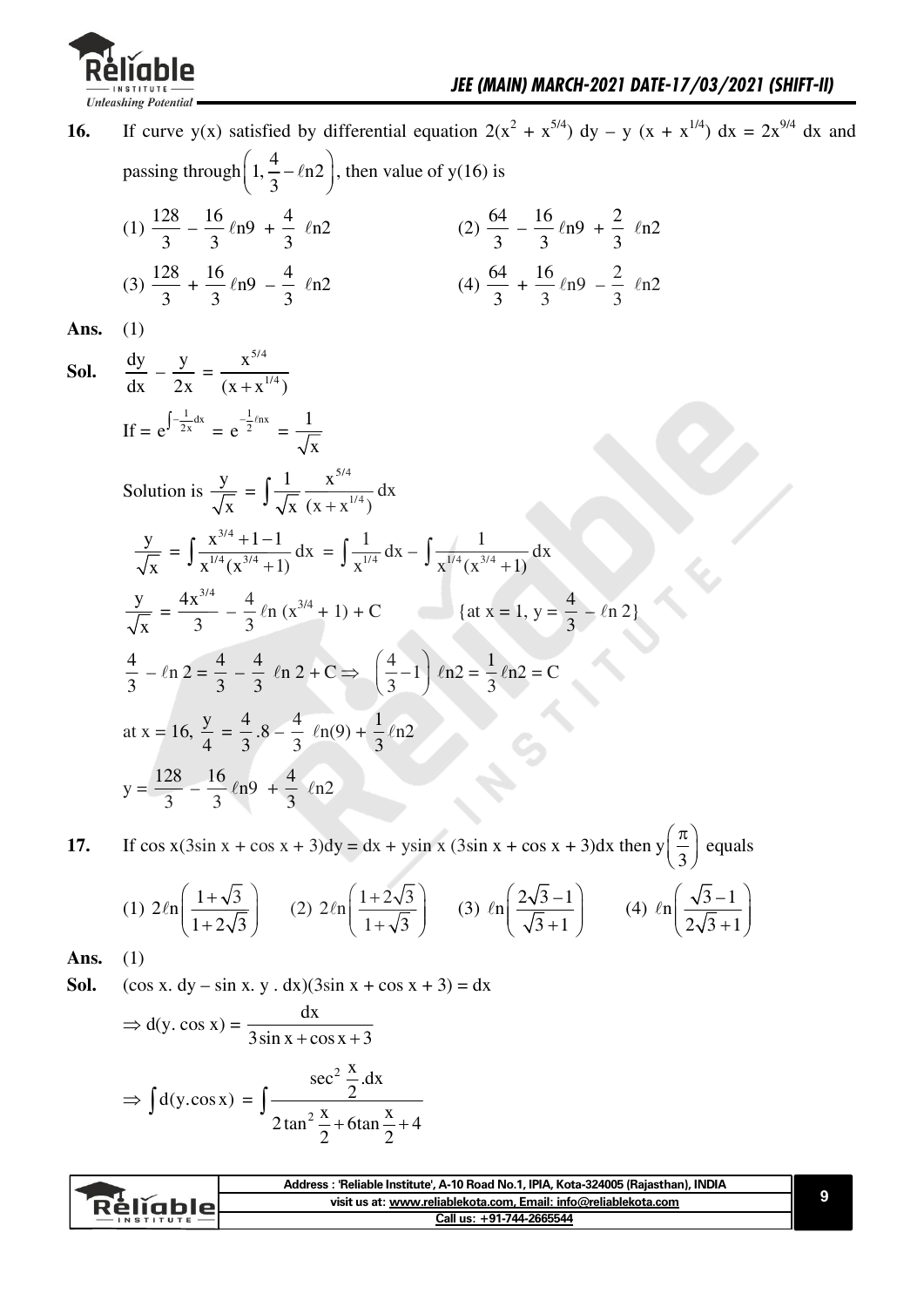

(4)  $\frac{1}{9}$ 

$$
\Rightarrow y \cdot \cos x = \int \frac{\frac{1}{2} \sec^2 \frac{x}{2} dx}{\tan^2 \frac{x}{2} + 3 \tan \frac{x}{2} + 2}
$$

$$
\Rightarrow y \cdot \cos x = \ln \left| \frac{\tan \frac{x}{2} + 1}{\tan \frac{x}{2} + 2} \right|
$$

$$
y \left( \frac{\pi}{3} \right) = 2\ln \left( \frac{1 + \sqrt{3}}{1 + 2\sqrt{3}} \right)
$$

In binary input (having 0 and 1 as inputs) probability of 0 comes in even place is  $\frac{1}{2}$  and 0 comes 18.

 $(3)\frac{1}{3}$ 

in odd place is 
$$
\frac{1}{3}
$$
. Find the probability that 01 is followed by 10.

(2)  $\frac{2}{3}$ 

$$
Ans. (4)
$$

 $(1)\frac{2}{9}$ 

**Sol.** 
$$
\begin{array}{|c|c|c|c|c|c|c|} \hline 0 & e & 0 & e & 0 & 0 \\ \hline 1 & 0 & 0 & 1 & 0 & 0 & 1 \\ \hline 2 & 1 & 1 & 2 & 1 & 0 \\ \hline 1 & 2 & 1 & 2 & 1 & 0 \\ \hline 1 & 0 & 0 & 1 & 0 & 0 & 1 \\ \hline 1 & 0 & 0 & 0 & 1 & 0 & 0 \\ \hline 1 & 0 & 0 & 1 & 0 & 0 & 0 \\ \hline 1 & 0 & 0 & 1 & 0 & 0 & 0 \\ \hline 1 & 0 & 0 & 1 & 0 & 0 & 0 \\ \hline 1 & 0 & 0 & 1 & 0 & 0 & 0 \\ \hline 1 & 0 & 0 & 1 & 0 & 0 & 0 \\ \hline 1 & 0 & 0 & 1 & 0 & 0 & 0 \\ \hline 1 & 0 & 0 & 1 & 0 & 0 & 0 \\ \hline 1 & 0 & 0 & 1 & 0 & 0 & 0 \\ \hline 1 & 0 & 0 & 1 & 0 & 0 & 0 \\ \hline 1 & 0 & 0 & 1 & 0 & 0 & 0 \\ \hline 1 & 0 & 0 & 1 & 0 & 0 & 0 \\ \hline 1 & 0 & 0 & 1 & 0 & 0 & 0 \\ \hline 1 & 0 & 0 & 1 & 0 & 0 & 0 \\ \hline 1 & 0 & 0 & 1 & 0 & 0 & 0 \\ \hline 1 & 0 & 0 & 1 & 0 & 0 & 0 \\ \hline 1 & 0 & 0 & 1 & 0 & 0 & 0 \\ \hline 1 & 0 & 0 & 1 & 0 & 0 & 0 \\ \hline 1 & 0 & 0 & 1 & 0 & 0 & 0 \\ \hline 1 & 0 & 0 & 1 & 0 & 0 & 0 \\ \hline 1 & 0 & 0 & 1 & 0 & 0 & 0 \\ \hline 1 & 0 & 0 & 1 & 0 & 0 & 0 \\ \hline 1 & 0 & 0 & 1 & 0 & 0 & 0 \\ \hline 1 & 0 & 0 & 1 & 0 & 0 & 0 \\ \hline 1 & 0 & 0 & 1 & 0 & 0 & 0 \\ \hline 1 & 0 & 0 & 1 & 0 & 0 & 0 \\
$$

If image of point A(2, 3, 1) in the line  $\frac{x-1}{2} = \frac{y-4}{1} = \frac{z+3}{-1}$  lies on the plane  $\alpha x + \beta y + \gamma z = 24$ 19.

also the line  $\frac{x-1}{1} = \frac{1-y}{2} = \frac{z-6}{15}$  lies in the plane then  $\alpha + \beta + \gamma$  is equal to

Ans. 
$$
(19)
$$

**Sol.** Let point on L<sub>1</sub>: 
$$
\frac{x-1}{2} = \frac{y-4}{1} = \frac{z-2}{-1}
$$
 is  
\nB (2 $\lambda$  + 1,  $\lambda$  + 4,  $-\lambda$  -3)  
\nNow if B is foot of perpendicular of A in L<sub>1</sub>, then AB  $\perp$  L<sub>1</sub>  
\n2(2 $\lambda$  - 1) + 1 ( $\lambda$  + 1) - ( $-\lambda$  - 4) = 0

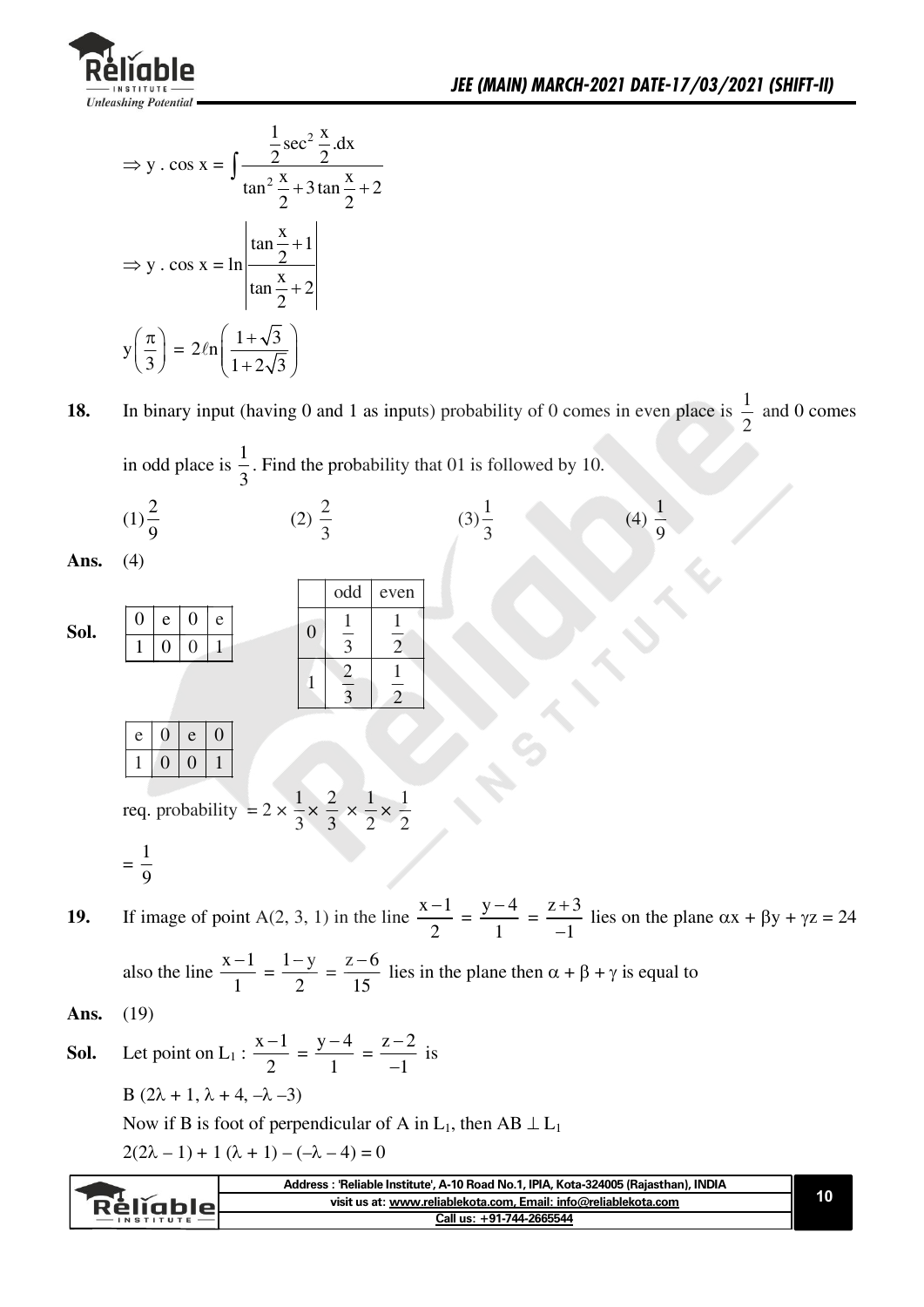

$$
6\lambda + 3 = 0 \implies \lambda = -\frac{1}{2}
$$

Hence B  $\left(0, \frac{7}{2}, -\frac{5}{2}\right)$ 

Now image A'  $(-2, 4, -6)$ 

Now equation of plane containing A'(-2, 4, -6) and line L<sub>2</sub> :  $\frac{x-1}{1} = \frac{y-1}{-2} = \frac{z-6}{15}$  is

 $\begin{vmatrix} x-1 & y-1 & z-6 \\ 1 & -2 & 15 \\ 3 & -3 & 12 \end{vmatrix} = 0$ 

$$
\Rightarrow 7x + 11y + z = 24
$$

Hence  $\alpha = 7$ ,  $\beta = 11$ ,  $y = 1$ 

If area bounded by  $f(x) = \begin{cases} \min\{x + 6, x^2\} & x \in [-3, 0) \\ \max\{x^2, \sqrt{x}\}, & x \in [0, 1] \end{cases}$  and x-axis is A then find value of 6A  $20.$ 

41 Ans.

Sol.



area is 
$$
\int_{-3}^{-2} (x+6) dx + \int_{-2}^{0} x^2 dx + \int_{0}^{1} \sqrt{x} dx = A
$$

$$
= \frac{7}{2} + \left[ \frac{x^3}{3} \right]_{-2}^{0} + \left[ \frac{2}{3} x^{3/2} \right]_{0}^{1}
$$

$$
= \frac{7}{2} + \frac{8}{3} + \frac{2}{3} = \frac{41}{6}
$$

So, 
$$
6A = 41
$$

|           | Address : 'Reliable Institute', A-10 Road No.1, IPIA, Kota-324005 (Rajasthan), INDIA |  |
|-----------|--------------------------------------------------------------------------------------|--|
| Relignier | visit us at: www.reliablekota.com, Email: info@reliablekota.com                      |  |
|           | Call us: +91-744-2665544                                                             |  |
|           |                                                                                      |  |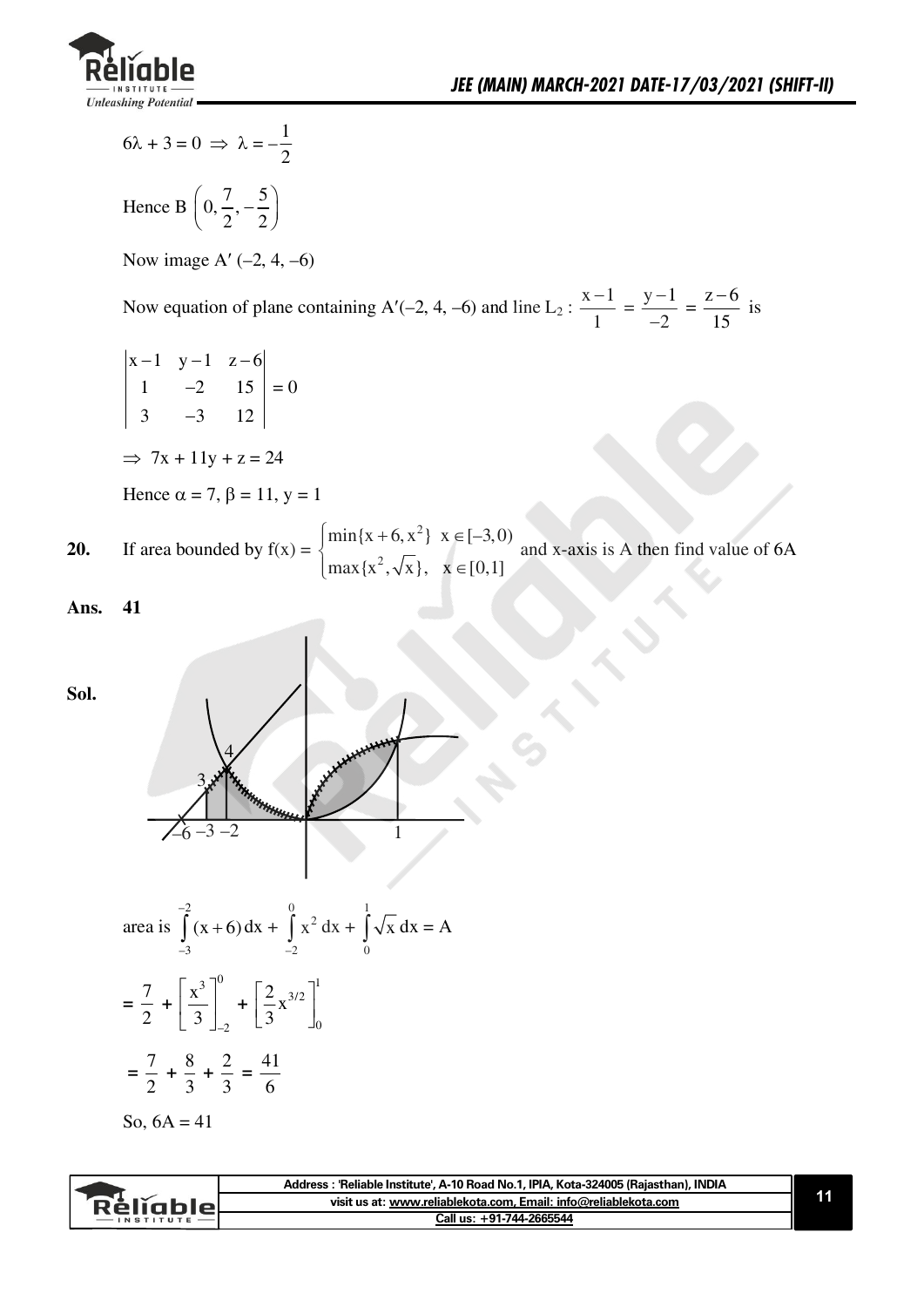

Let  $A = \begin{bmatrix} a & b \\ c & d \end{bmatrix}$  and  $a + d = 2021$  also  $B = \begin{bmatrix} \alpha \\ \beta \end{bmatrix}$ , (where  $\alpha$ ,  $\beta \neq 0$ ,  $\beta \neq 0$ ),  $AB = B$  then  $ad - bc$  is 21. equal to 2022 Ans.  $\begin{bmatrix} a & b \\ c & d \end{bmatrix} \begin{bmatrix} \alpha \\ \beta \end{bmatrix} = \begin{bmatrix} \alpha \\ \beta \end{bmatrix}$ Sol.  $\therefore$  a $\alpha + b\beta = \alpha$   $\alpha(a-1) = -b\beta$  $\&c\alpha + d\beta = \beta \int c\alpha = \beta(1-d)$  $\frac{a-1}{c} = \frac{b}{d-1}$  $ad - a - d + 1 = bc$  $\Rightarrow$  ad - bc = a + d + 1  $\Rightarrow$  ad – bc = 2022

22. For 3n observations of a ungrouped data. Variance is 4 and mean of first 2n observation is 6 and mean of last n observation is 3, if 1 is added to first 2n observations and 1 is subtracted to last n observations then variance of all 3n observation is k then value of 9k is:

#### 68 Ans.

Sol. Let first 2n observations are  $x_1, x_2, \ldots, x_{2n}$  and last n observations are  $y_1, y_2, \ldots, y_n$ 

Now 
$$
\frac{\sum x_i}{2n} = 6
$$
,  $\frac{\sum y_i}{n} = 3 \Rightarrow \sum x_i = 12n$ ,  $\sum y_i = 3n$   
\n $\frac{\sum x_i + \sum y_i}{3n} = \frac{15n}{3n} = 5$   
\nNow  $\frac{\sum x_i^2 + \sum y_i^2}{3n} = 5^2 = 4$   
\n $\Rightarrow \sum x_i^2 + \sum y_i^2 = 29 \times 3m = 87n$   
\nNow mean is  $\frac{\sum (x_i + 1) + \sum (y_i - 1)}{3n} = \frac{15n + 2n - n}{3n} = \frac{16}{3}$   
\nNow variance is  $\frac{\sum (x_i + 1)^2 + \sum (y_i - 1)^2}{3n} - \left(\frac{16}{3}\right)^2$   
\n $= \frac{\sum x_i^2 + \sum y_i^2 + 2(\sum x_i - \sum y_i) + 3n}{3n} - \left(\frac{16}{3}\right)^2$   
\n $= \frac{87n + 2(9n) + 3n}{3n} - \left(\frac{16}{3}\right)^2$   
\n $= 29 + 6 + 1 - \left(\frac{16}{3}\right)^2 = \frac{324 - 256}{9} = \frac{68}{9} = k$   
\n $\Rightarrow 9K = 68$